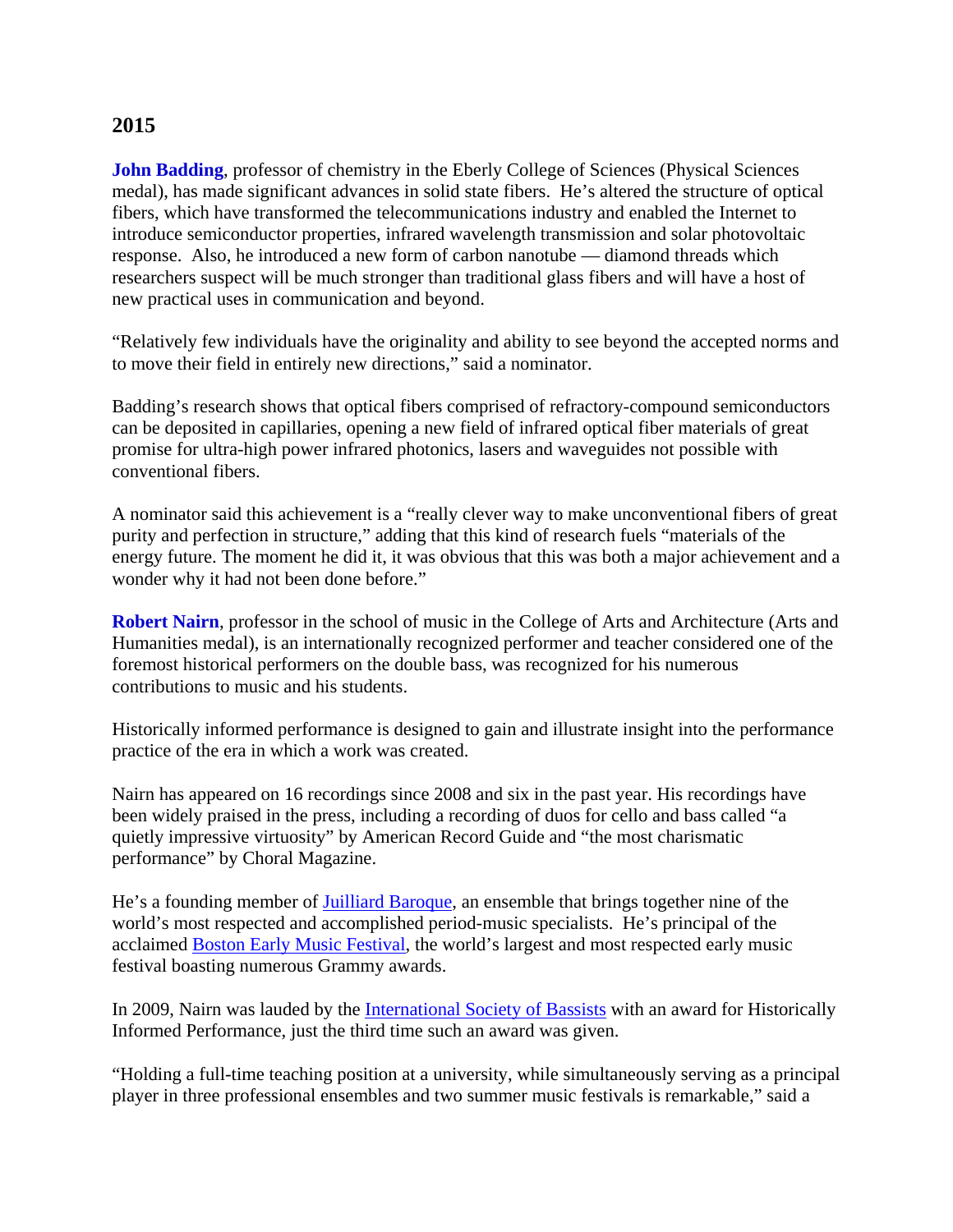colleague. "That he does so while also receiving praise from colleagues and students for his teaching is a testament to his dedication."

**Song Tan**, professor of biochemistry and molecular biology in the Eberly College of Science (Life and Health Sciences medal.) His work on the atomic structure of chromosomal regulatory proteins bound to nucleosomes has been called a "game-changer" by leading researchers and could hold clues to a cancer cure. Misregulation of the nucleosome — the fundamental unit of the nucleus and the means by which are genes are packed — is a major cause of cancer.

These findings provide fundamental knowledge and important implications for understanding diseases including autism, schizophrenia and intellectual disabilities.

"Tan's discoveries are a great example of how truly exceptional science at the fundamental level always has deep ramifications for the human condition," said a colleague.

Tan stands alone in his achievement. No other lab has been able to determine the atomic structure of a regulator attached to the nucleosome. Tan has done this twice. Nucleosomal research is particularly tricky. His lab is one of a few worldwide able to generate co-complexes with other proteins with regularity.

A colleague offered this analogy: "Tan has been discovering complete dinosaur fossils when others are discovering jawbones."

His work accomplishes three feats  $\frac{d}{dx}$  it sets the gold standard for determining all other regulatornucleosome structures; it provides a much more useful framework for drug modeling; and it lends insight into fundamental biological questions.

**Robert J. Turrisi**, professor of biobehavioral health and Prevention Research Center in the College of Health and Human Development (Social and Behavioral Sciences medal), had a hunch. He thought the bond incoming college students share with their parents could lessen the risks of underage drinking. His theory wasn't shared by most in his field, who thought the teens had already cut the parental cord.

He developed an innovative intervention aimed at parents of new students. It encouraged parents to take advantage of the window of opportunity when teens are about to transition to college life. What's key, he stresses, is for parents to talk with their children about binge drinking the summer before the teen leaves for college using his defined practical advice for doing so. He also teaches parents to effectively monitor their child in college while still respecting their independence.

"No one thought this intervention had a chance of being successful," said a colleague, adding that recent rigorous clinical trials have shown significant reductions in binge drinking. "This research not only exemplifies Turrisi's creativity and insight, but also his willingness to persist against skepticism when his ideas are counter to the zeitgeist in his field."

Another said his "careful research has opened up a new way of thinking about parents' roles in their children's health-related behavior after their children leave home."